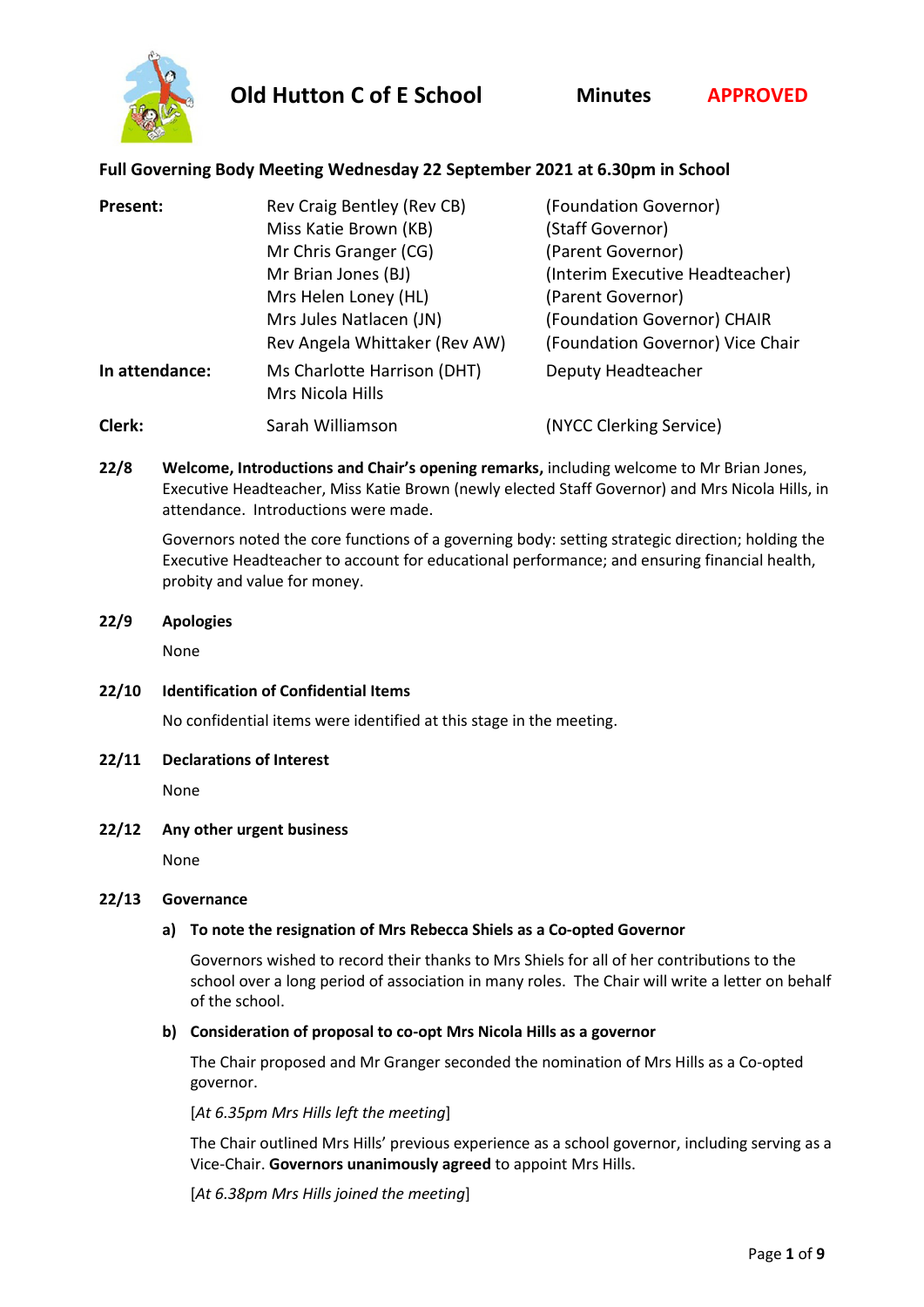

Governors welcomed Mrs Hills to the board.

# **c) (21/55b) Election of Co Vice-Chair**

The Chair reminded governors of the discussion in June of appointing a Co-Vice Chair to facilitate delegation. Governors discussed what is involved and the time commitment required. Mrs Loney volunteered for the role. The Chair and Mrs Wheatley seconded this nomination and governors **unanimously agreed** to appoint Mrs Loney as Co Vice-Chair with immediate effect.

#### **d) Governor vacancies**

Governors noted there are 3 further vacancies for co-opted governors. Governors discussed recruitment. The Chair will draft a notice outlining the role and benefits of being a governor. This will be circulated in local magazines, in school bags and a copy sent to the Parish Council.

Governors agreed to update the skills audit carried out in June 2019. The Clerk will circulate relevant documents and a summary will be produced for the November meeting. A governor with financial skills and experience would be welcome. **ACTION: Clerk**

# **22/14 Annual Requirements**

**a) Register of Interests** (governors to notify any changes)

All governors completed and signed an updated individual *Register of Interest form*. Governors in post last year countersigned last year's version. Mrs Hills confirmed she has no interests to declare. An updated copy of the overview will be published on the school website. **ACTION: Clerk and Headteacher**

#### **b) Disqualification Declaration**

A copy of the *Declaration of Eligibility* was circulated in advance. Governors signed to confirm there are no reasons why they should be disqualified from serving as governors. Copies will be filed in school. **ACTION: Clerk**

#### **c) Review and ratification of the National Governance Association Code of Conduct**

Governors noted the amended version of the *NGA Model Code of Conduct*, circulated in advance of the meeting. **Governors unanimously agreed** to continue to abide by the code; a copy was duly signed by the Chair and all governors, to be filed in school. **ACTION: Clerk**

#### **d) Review and ratification of the Standing Orders**

A copy of the Standing Orders was circulated in advance of the meeting. Subject to amendment of the frequency of meetings to 4 per annum, **governors unanimously agreed** to continue to work to these procedures.

#### **e) Register of Gifts & Hospitality**

No governor had any gifts or hospitality to declare for 2020/21. The Chair signed a copy of the *Register of Hospitality*, a copy of which is kept in school. **ACTION: Clerk**

#### **22/15 Committees and Link responsibilities**

#### **a) Membership of committees**

**Governors agreed** membership of the committees for 2021/22 as:

**Finance Committee**: Mrs Natlacen; Mr Granger; Mrs Wheatley; and the EHT with the Bursar in attendance.

The EHT will meet with the Chair and Bursar in preparation for the next committee meeting.

**Health & Safety Committee**: Mrs Loney (Chair); Rev Whittaker; Mrs Hills and the EHT.

**Governors agreed** the Finance Committee will continue to be clerked by NYCC Clerking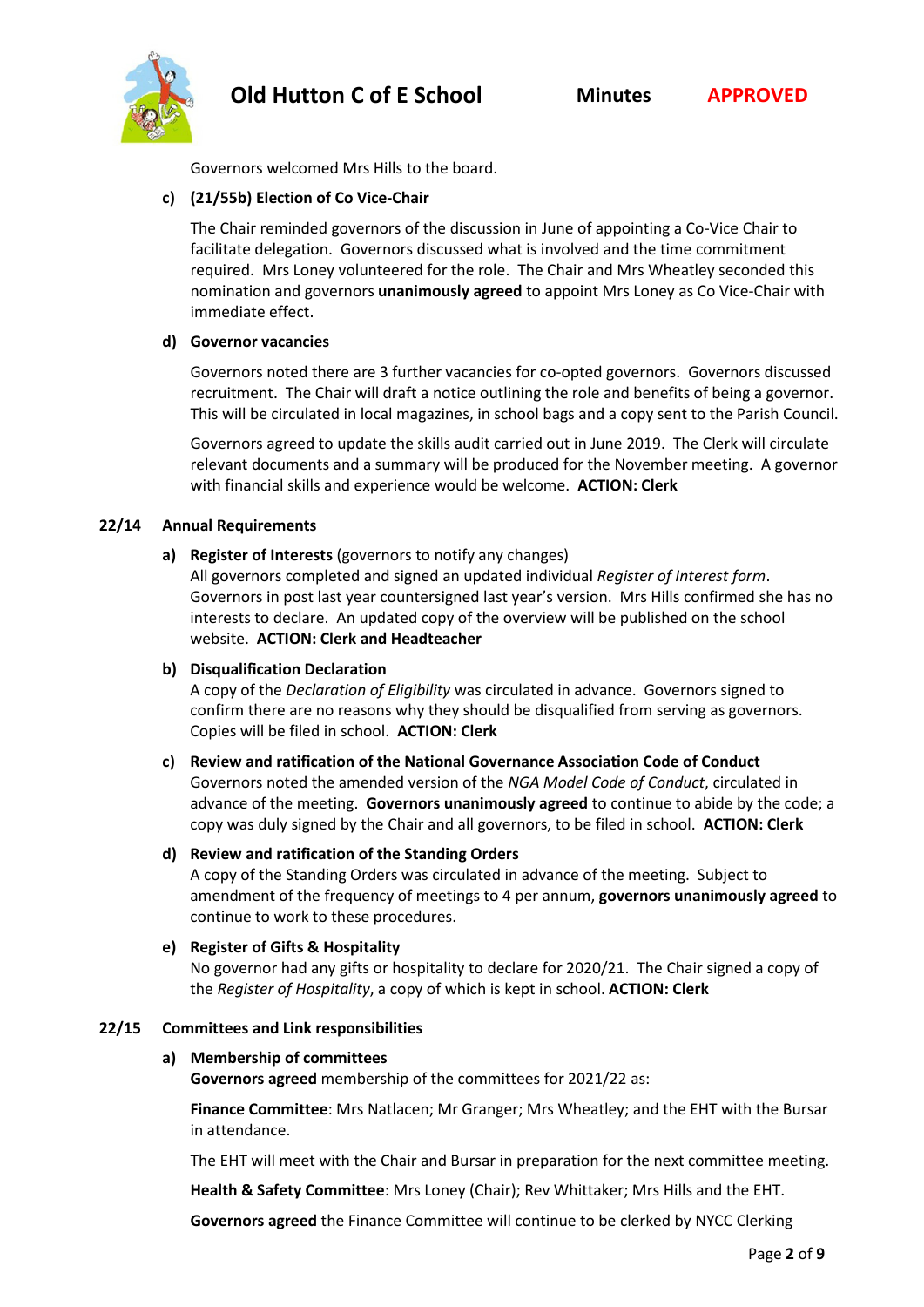

Services and asked the EHT to explore the additional costs for clerking the H&S Committee. **ACTION: Executive Headteacher**

# **b) Terms of Reference for the committees**

Draft terms of reference (ToR) for each committee were circulated in advance of the meeting.

**Governors agreed** these would be adopted in principle and reviewed by each committee during the year to develop definitive ToR for September 2022. **ACTION: Governors and Clerk**

# **c) Headteacher's Performance Management Committee**

Governors noted this is not applicable to the interim EHT whose performance management will be carried out by his governing body. The HT appraisal normally takes place in November for a December deadline. In January targets will be set in the context of the School Improvement Plan (SIP) which will then drive staff appraisal targets. The committee will comprise: the Chair, Mr Granger and the Diocesan Adviser.

#### **d) Other link roles**

The SEND; Safeguarding & Child Protection; Mental Health & Wellbeing Champion Governor will be Mrs Hills who will liaise with the Deputy Headteacher (DHT).

Other link roles will be agreed under item 12, School Development priorities below.

# **22/16 Minutes of previous meetings**

# **a) Approval of the minutes of the GB meeting held on 22 June 2021**

The public minutes were circulated in advance. Mrs Natlacen proposed and Rev Whittaker seconded they be accepted as an accurate record. **Governors unanimously agreed.**

The confidential minutes of that meeting were circulated at the meeting. All **governors agreed** they be accepted as an accurate and the Chair signed and dated copies of both sets of minutes to be filed in school. **Governors agreed** the Finance Committee should check that the separate school fund account is audited and record this at the next meeting. **ACTION: Clerk**.

A copy of the public minutes will be posted on the school's website. **ACTION: Executive Headteacher**

**b) Approval of the minutes of the virtual Additional GB meeting held on21 September 2021** The public minutes of this additional meeting were tabled. **Governors unanimously agreed** they be accepted as an accurate record. A copy of these public minutes will be posted on the school's website once the appointment is confirmed. **ACTION: Executive Headteacher**

#### **22/17 Matters arising**

**a) Update from the Head teacher Appointment Panel** Candidates undertook written, teaching and presentation tasks.

Do governors see any further information from the appointment panel? All documentation is given back to the LA Advisor who retains this confidential information.

**b) (21/60c) Update on grant applications in support of further development of outdoor space** The new outdoor seating area has arrived. It would be a substantial cost to replace the wooden outdoor play equipment; it has been taped off but needs to be removed. A parent has volunteered to remove the equipment at half term and make good the area with bark.

Following the June meeting a governor passed the details of a local charity which supports activities of benefit to young people to the school. **ACTION: Chair**

Page **3** of **9** Governors discussed further ways in which funds could be raised and how active parents in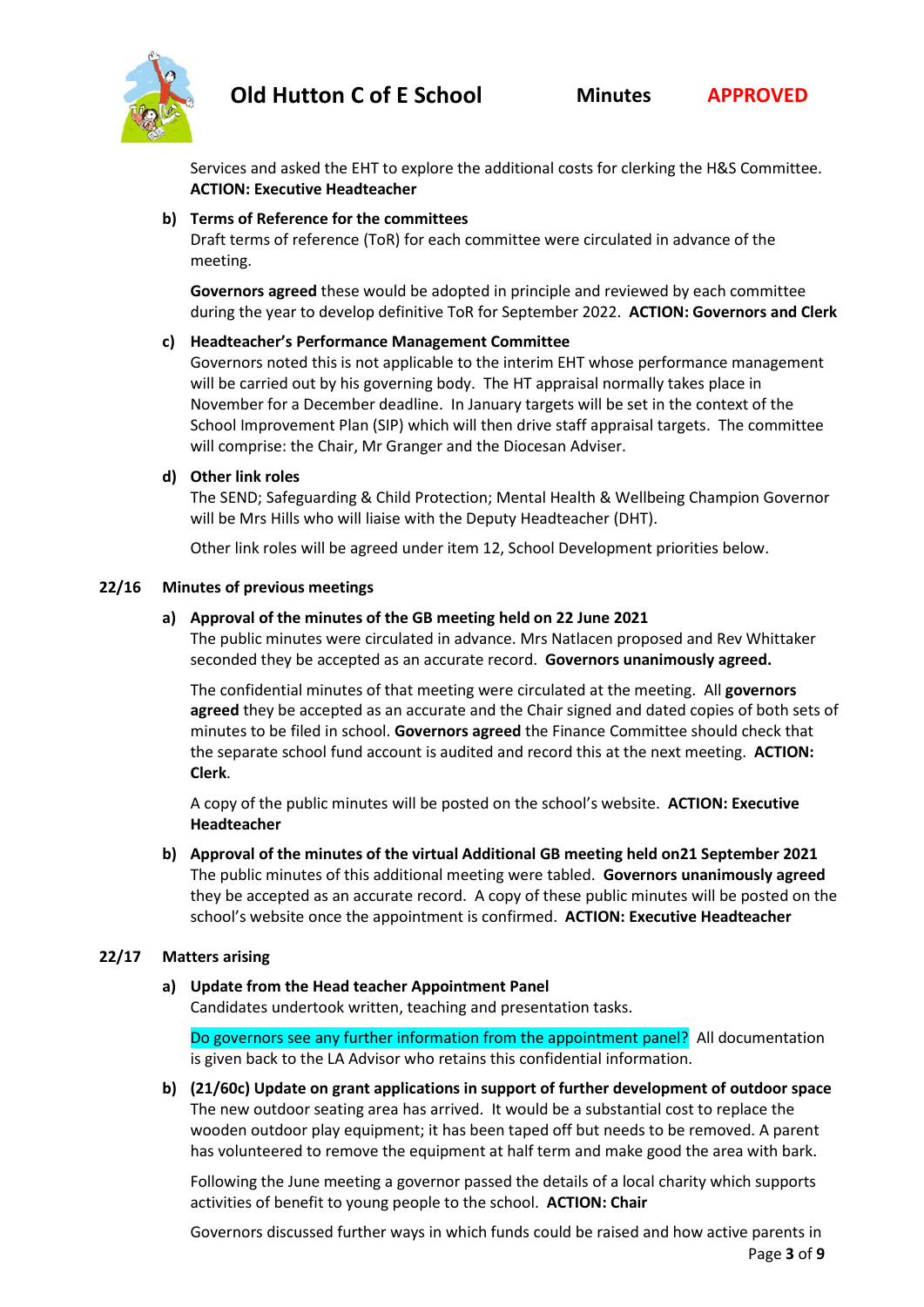

the local community might be involved. Mr Granger will contact some local groups. **ACTION: Mr Granger**

The support of the PTA will be enlisted to raise funds for any large project.

Governors noted 2021/22 is the last year Sports Premium funding will be available; there is a deadline of 2023 to spend any remaining funds. This year's SP funds are already earmarked for existing planned provision of sports and outdoor activities.

Although the school has some school fund reserves, governors noted that no further additional funding is anticipated for the next 3 years. The EHT will ask the Bursar to review the current situation and update the Finance committee. **ACTION: Executive Headteacher**

The Executive Headteacher advised that the installation of any new outdoor equipment should be through a company who provide guarantees and would then carry out subsequent annual safety checks. If finance is available, 3 quotations (if possible) should be obtained. The EHT will bring any proposals to the October Finance Committee meeting. **ACTION: Executive Headteacher**

# **22/18 Executive Headteacher's Report**

A copy of the Executive Headteacher's (EHT) Report was circulated in advance of the meeting.

The EHT summarised the report and invited questions:

#### **a) School Context**

Currently 98 children, slightly lower than expected intake in Reception but an increase in total numbers of previous year (96).

What is the PAN? Normally 15. How are there 17 pupils in one year group? The EHT explained that beyond Y3 the school has some flexibility to exceed that number. Governors noted that funding for 2022/23 is based on the NOR at the October census.

Governors noted 5 children have Educational Health Care plans (EHCPs); two further applications are in draft. The HT explained Ever 6 funding. The attainment and progress of groups of pupils are monitored.

Governors noted it has been a principle to provide music tuition for pupils in receipt of Pupil Premium (PP) if they choose to learn an instrument.

Attendance data is currently 95.96%, close to the school's target of 97%.

#### **b) Staffing/Staff Development**

A clear plan for staff development is in place for autumn to support staff in meeting the targets of the School Improvement Plan (SIP). Joint moderation of writing will take place with St Mary's School. Some joint training activities have taken place at St Mary's School and will also take place at Old Hutton.

**c) Pupil achievement and progress** (see school progress results for all pupils R-Y6 Summer 2021 included in HT report)

Governors discussed the data contained in the EHT's report prepared by the previous HT.

There will be a return to formal assessments in 2021/22: Current Y2 will do Phonics Assessment; the Early Years baseline test has already taken place; KS2 SATS will take place.

Will this be a full programme of SATS testing? In theory all pupils will do all tests, including the Y4 times table check which the school trialled last year.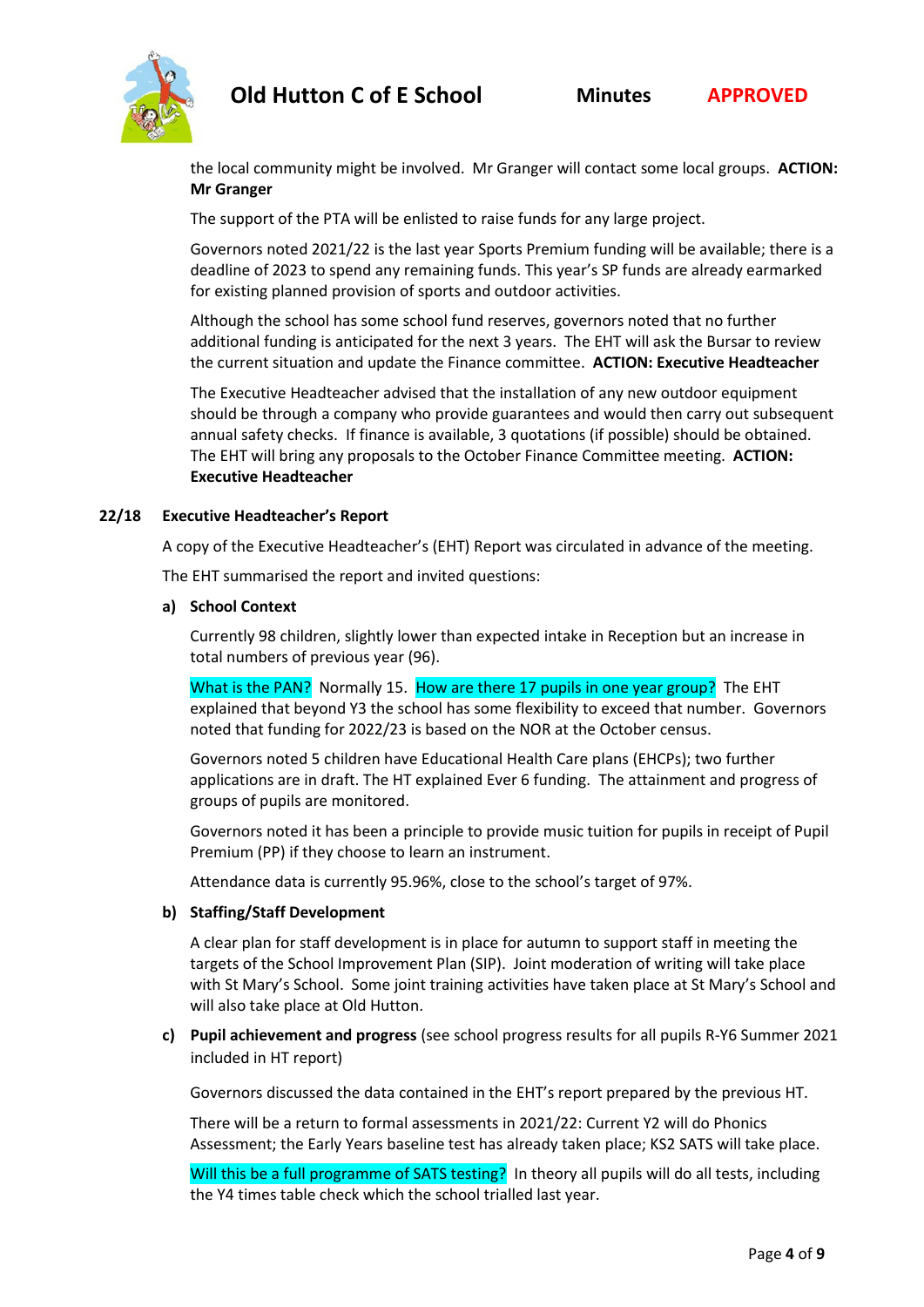

Governors thanked the EHT for the useful overview of acronyms on the reverse of the report.

Governors noted there are no Early Careers Teachers (replacing the term NQT) starting at the school; there is now a 2-year commitment to training and 5 years training support. It is a national rather than local programme.

The EHT identified the LA and Diocesan Advisors linked to the school and explained the support that is available in preparation for Ofsted and SIAMS inspections.

#### **d) Inspection**

The EHT's report summarises the previous Ofsted (2016) and SIAMS (2015) recommendations.

The school has received notification that locally previously judged outstanding schools will be a priority for inspection this term.

Governors discussed ways in which they can prepare and support the school's readiness for inspection. Governors will consider the formation of an Ofsted preparation committee: **ACTION: Chair and Executive Headteacher**

The LA have been in touch to offer a support package this term, which includes a meeting with governors.

The Annual School Return contains an evaluation of the school. This is approved by governors prior to submission to the LA. The school will review the current Self-Evaluation Form (SEF) for governors to consider; this will inform the return. Governors will need to give an appraisal of how they judge the school's current position against the Ofsted framework grade descriptors. This work requires rapid completion. **ACTION: SLT and governors**

Who will take the lead on this? The school takes the lead, keeping governors constantly informed so the GB knows its school well. Governors noted the framework has changed significantly since the last inspection and governors must give an appraisal against the new criteria. Any change in the self-evaluation judgment would require careful explanation to the school community.

How much notice will the school receive? One day's notice, followed by a one- or two-day inspection. The inspection will consider the school's response to Covid and wellbeing support, as well as the recovery curriculum. Governors are very proud of the school's remote learning provision which effectively sustained learning and teaching during school closure. This is an indicator of the school's ability to respond quickly; impact can be shown.

How can governors support the process? The school will look at what can be evidenced now and will present this to governors by email and ask for response. The priority will be to finalise the SEF and prepare documents for the LA in the next 2 weeks. Governors will need to be honest and provide challenge. The best support from governors will be the prompt completion of monitoring visits this term.

Are there any indicators of what the school's SEF will show? This requires a clear evidence trail. The EHT will compile a file to support governor preparation for inspection. It will contain the SIP and the SEF so governors can respond confidently in discussions.  $1 - 3$  governors who are available will be required to meet with an inspector. All governors would be welcome at the oral feedback.

**e) Website** including (21/60d) update on curriculum subject pages

The curriculum pages have been added.

The EHT explained the current situation regarding the school's website. The current provider will cease supporting the website in March 2022 and the school will no longer have access to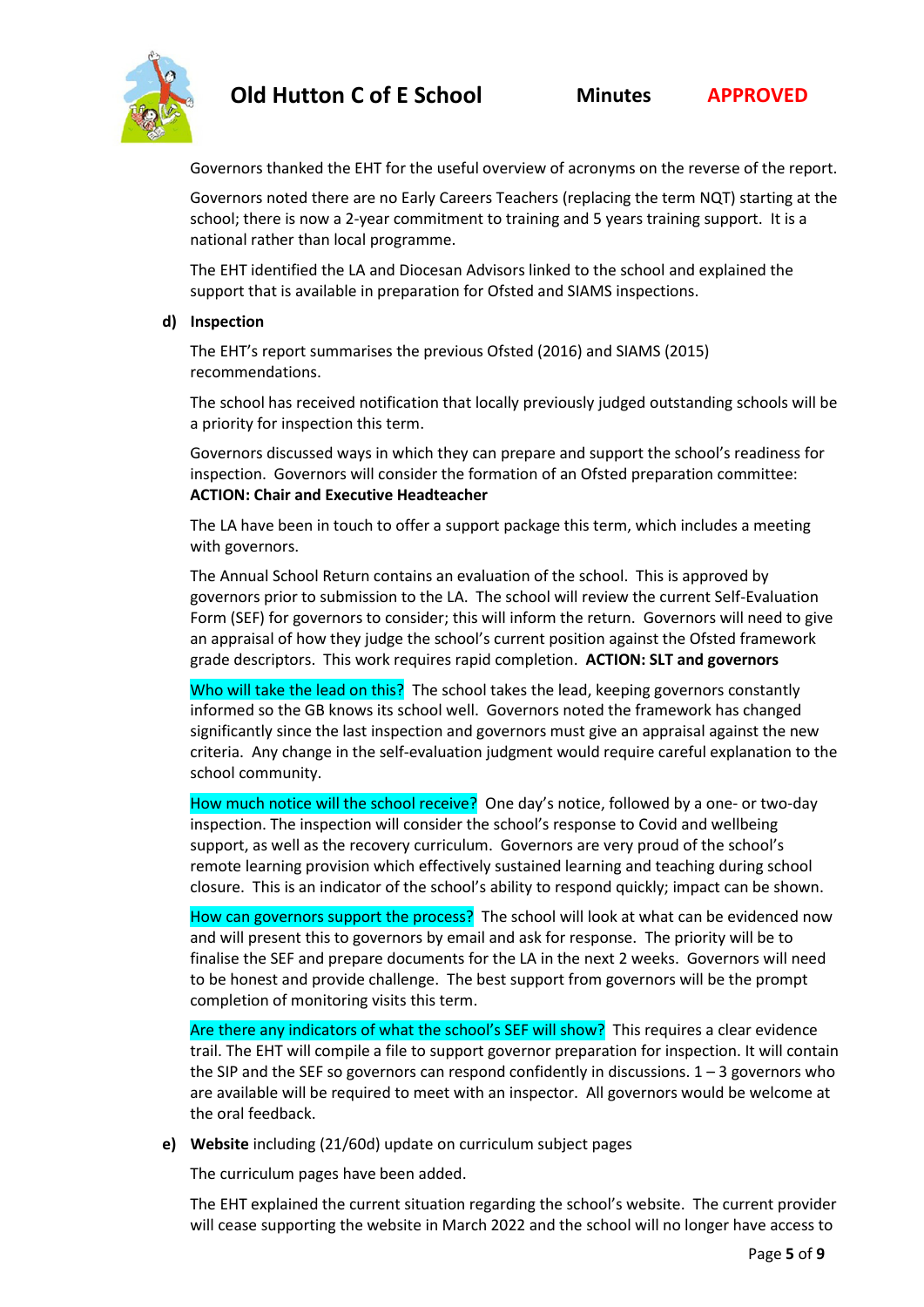

its content. The school does not own its own website but does own the logo and will retain the domain name. This is a pressing challenge with financial implications.

The website is also an important source of pre-inspection information, and its content will be viewed in advance.

Governors noted:

- It takes 3-4 mths to build a new website, during which time the old site must remain live.
- A new website developer must be engaged prior to the start date of the new HT.
- The LA has agreed to provide some funding (apx £2-3k) to release staff to support transfer of information, which is a significant piece of work required rapidly.
- The EHT will liaise with the new HT; it may be possible to launch the new website in January. This could be a good opportunity to re-brand.
- Ultimately all school staff need to be empowered to contribute content.

Are there any potential safeguarding issues around photographs on the old website? No, access to these photos would cease.

#### **f) Safeguarding, Health & Safety and Premises updates, including Risk Assessment review**

Risk Assessments have been revised. Staff believe the staggered start/finish times can now end. There is a desire to revert to a normal school day to reduce the negative impact these arrangements have on events such as assemblies.

A governor observed staggered start/finish times has alleviated some of the pressures on car parking. The EHT responded other solutions to this can be found with in liaison with parents and school neighbours. The priority must be to normalise school routine with collective activities and provision of hot school lunches by half term. There is a clear plan in place for this to happen through another local school. Initially hot meals will be offered to all children receiving Free School Meals (FSM)and provision will then be extended to KS2 children.

How quickly can the school revert back to a single start time? It is proposed to begin on Monday 4 October. The detail will be finalised and a letter sent to parents. Separate entrances will be retained as it assists with movement around school.

The Covid risk-assessment references national guidance around school attendance. Does that present any conflict for the school's implementation? The government has said a child has the right to come to school. The EHT outlined the discussions with parents that take place should a family member be required to isolate. Remote learning can be offered. Governors discussed the risk assessment in the light of changing guidance. Children can come into school but the reality is that most stay at home until the result of a PCR test is received. Routine lateral flow device is not suitable for primary school children.

#### **22/19 School Development Plan 2021-22**

The SDP was drafted following a handover with the previous HT and in consultation with staff. It builds on the successes of last year and further develops them. The vision values and drivers have been drawn together graphically.

Governors noted this is an initial SDP as the new HT may wish to effect changes; however, this plan will be a driver into the transition. It will be rag-rated to show progress. Staff are now being asked to draw up action plans for their subject areas.

Governors noted wellbeing remains a key priority, as does raising achievement through subject and curriculum development and identifying and responding to any learning gaps. It is a very focussed plan. The following link roles were identified for each priority:

a) Priority 1: Development of the curriculum through strengthened leadership: JN/HW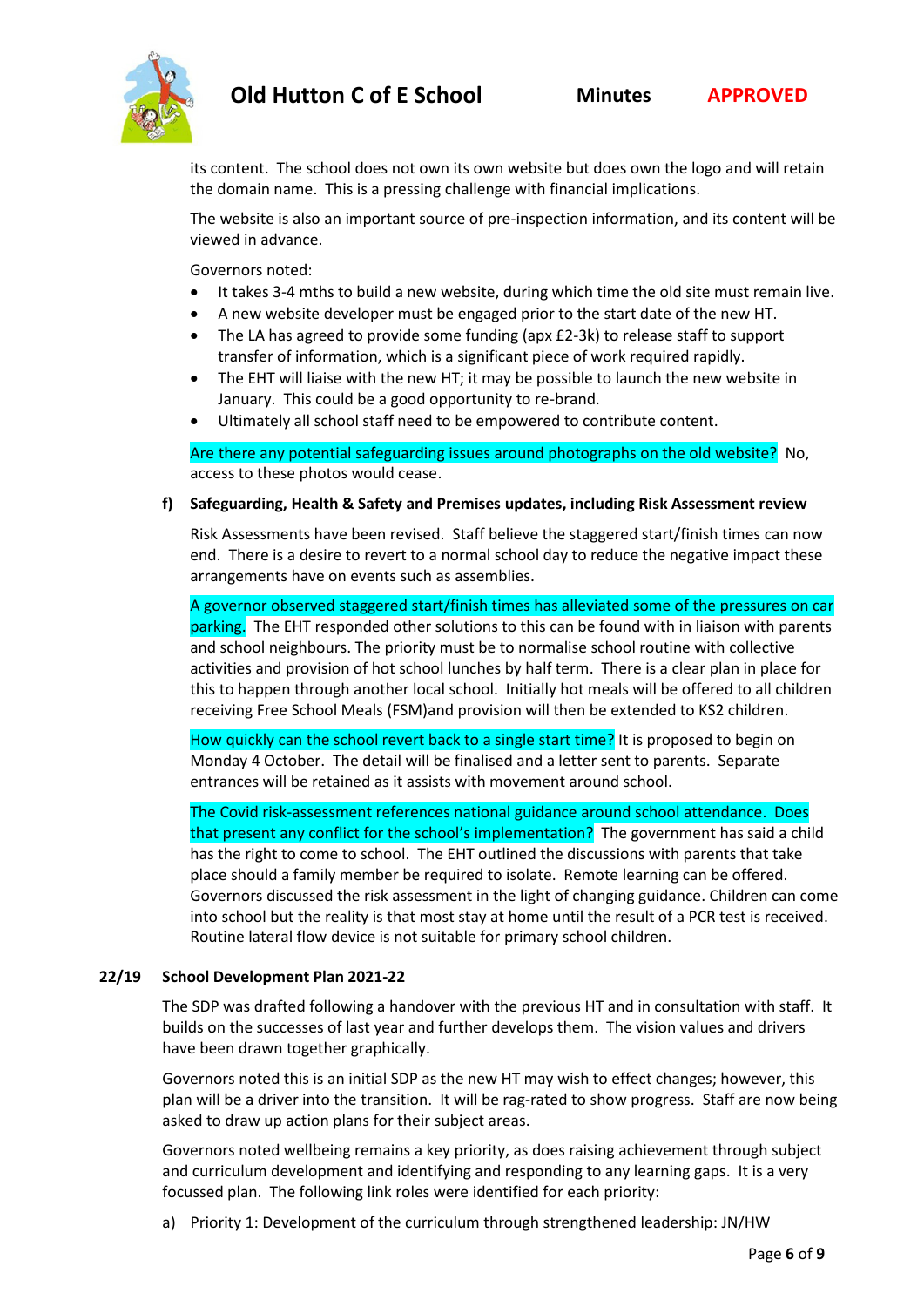

- b) Priority 2: Maintain outstanding effectiveness as a Church School understanding of diversity and spiritual development: HL/CB
- c) Priority 3: Well Being: NH/CG
- d) Priority 4: High Achievement responding to gaps in learning due to the pandemic: AW/HW

What has happened to the previous priority regarding developing middle leadership? This is now integrated into Priority 1 as it is leadership that will be driving curriculum development. **Governors discussed and agreed** these priorities. The monitoring section will now be completed and a full copy will be circulated to all governors. **ACTION: Executive Headteacher**

#### **22/20 Senior Leadership Team & Staff Wellbeing**

Governors discussed staff and SLT wellbeing in the context of the current accelerated workload. The EHT explained SLT are guiding staff in a supportive manner but governors checking in is appreciated.

The Chair has made contact details available to all staff in the staff room.

A parent governor observed the daily meditation is good for all pupils, and staff. The EHT added reverting to a normal timetable will allow collective worship and enable the school community to come together; this will add to a collective understanding of wellbeing and awe. Staff are excited about recommencing whole school collective worship.

Does meditation occur at the same time for the whole school? After breaktime, it is a quietening, calming moment that creates a helpful atmosphere. Silence is a powerful thing.

#### **22/21 Governor Monitoring Visits**

Governors noted the following:

The following visits (21/62) took place in the summer term:

- **a)** Priority 3 Vulnerable pupils and SEN: Mrs Natlacen and Rev Whittaker: a monitoring visit took place and a report is in draft.
- **b)** Priority 5 Delegated Leadership: Mrs Shiels and Mrs Loney: took place via Google classroom and will be written up. **ACTION: Mrs Loney**

The following postponed visit will take place this term. The DHT will arrange to meet with Mrs Loney and Rev Bentley to focus on the SIAMS schedule. **ACTION: Deputy Headteacher**

**c)** Priority 4 Church School: Mrs Loney, Rev Bentley and Rev Whittaker. This will now take place via Google Classroom.

The following visits (21/62) are scheduled to take place in the first half of the autumn term:

- **d)** Priority 1 Wellbeing: Mrs Hills and Mr Granger will liaise with the DHT and the incumbent HT. A learning walk will include daily meditation. **ACTION: Deputy Headteacher**
- **e)** Priority 2 Achievement at Greater Depth: Mrs Natlacen and Mrs Wheatley. This is now Priority 4. Mrs Wheatley and Rev Whittaker will liaise with the EHT. Each class has an intervention timetable; governors will monitor impact before the autumn half term break. **ACTION: Executive Headteacher**

#### **22/22 Policies to review**

#### **a) Policy Review Schedule**

The EHT will provide a draft policy schedule and links to relevant policy documents on the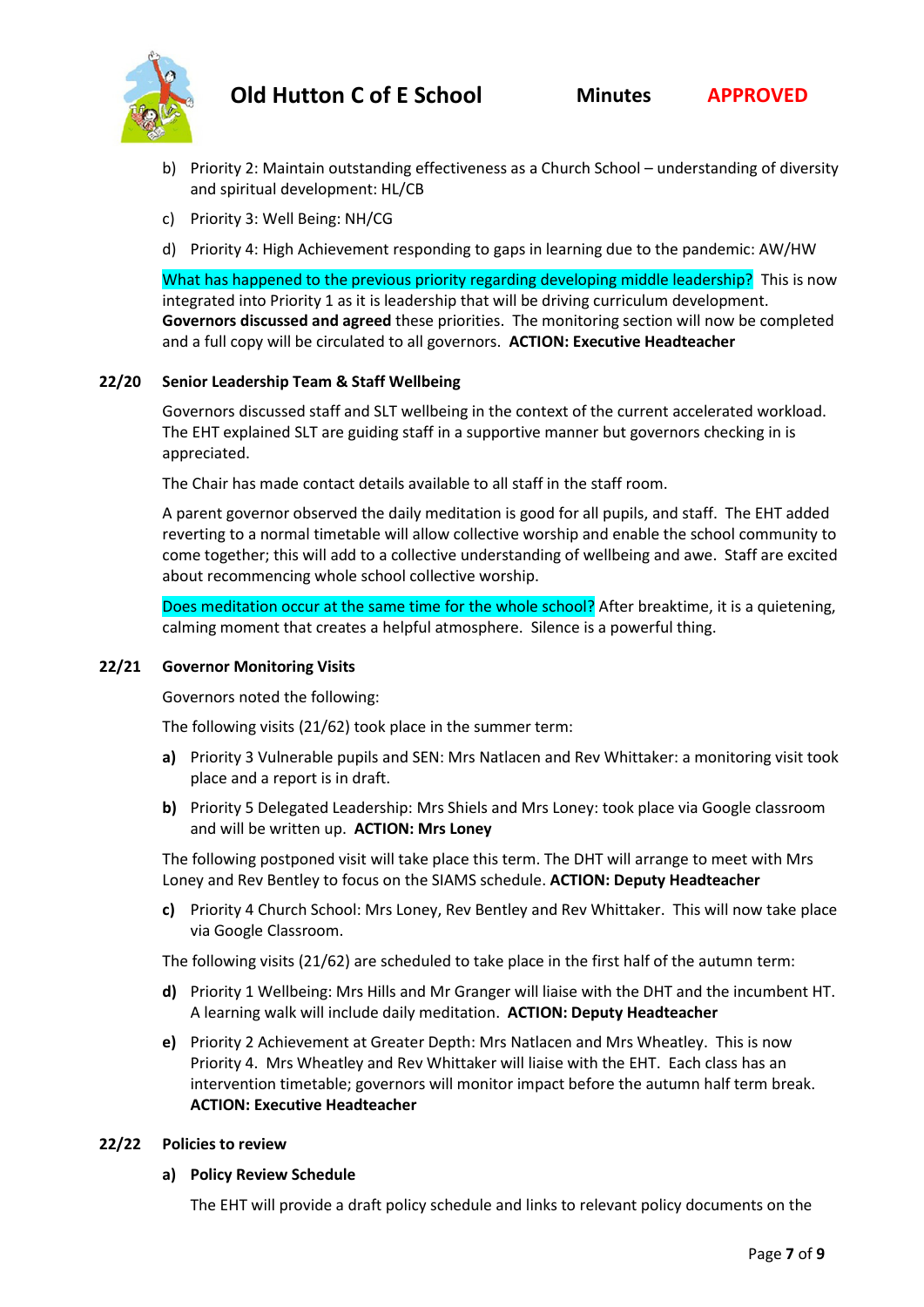server.

#### **b) Policies for review**

#### i. **RHE Policy**

**Governors agreed** to ratify the Relationships and Health Education policy and noted that staff will be briefed and consultation with parents will begin.

#### ii. **Cumbria HR Policies**

Governors noted these are standard Cumbria local authority policies which would be accepted as an LA school. Some are still awaiting LA approval following union consultation. **Governors agreed** to ratify these in principle.

#### iii. **(21/61d) RE and Collective Worship policies**

Consideration of these two policies will be carried forward. Copies will be made available in the governor room on the learning platform.

#### iv. **Fire Risk Assessment**

This was produced in response to a request for an update from the school by the Cumbrian Fire Brigade.

A governor raised questions about the fire risk assessment as it pertained to the maximum capacity of a classroom which is determined by door width. The governor has made written comments. In view of the queries raised the EHT will consult with the school's external H&S advisor to provide independent professional advice. **ACTION: Executive Headteacher.**

**Governors agreed** to pause further consideration of this policy subject to further checks and reassurance of external advice. The Village Hall may be a viable alternative for assemblies as an interim measure.

The EHT reported the Child Protection policy has also been reviewed and will be circulated to governors for approval. **ACTION: Executive Headteacher**

The EHT stated as a result of the fire risk assessment the school was currently working to produce and in/out board to indicate which staff are present on site. In addition, ID badges have been introduced and a photo board will be produced for the entrance.

#### **22/23 Governor Training**

#### **a) Keeping Children Safe in Education (2021)**

Governors signed to confirm they have read and understood the updated guidance.

#### **b) Other training**

The clerk circulated links to current training opportunities from Cumbria Governor Support and the Carlisle Diocese. The school buys into the enhanced Service Level Agreement with the Diocese.

The EHT reported that Ruth Houston, Diocesan Consultant, will visit the school this term to support the school in preparation for SIAMS inspection. Will the consultant be present at the scheduled staff meeting focussing on SIAMS? This will be a briefing by the EHT before half term; however, the consultant will be invited, and governors will be welcome.

Governors noted that they continue to be able to access the NGA Learning Link to e-learning modules free of charge until 18 April 2022.